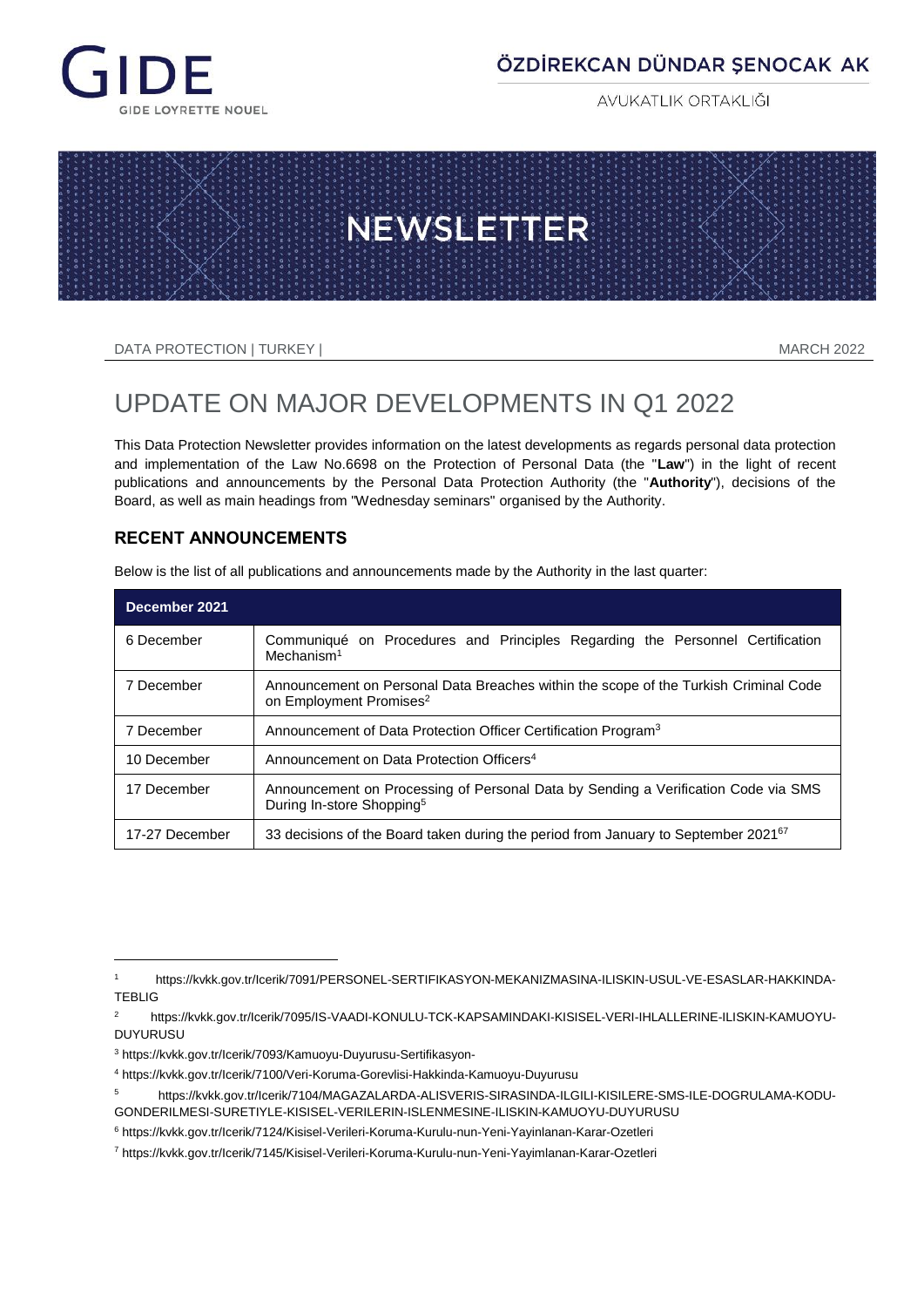#### DATA PROTECTION | TURKEY | MARCH 2022

| January 2022  |                                                                                                                                                      |  |  |
|---------------|------------------------------------------------------------------------------------------------------------------------------------------------------|--|--|
| 3 January     | New issue of the Personal Data Protection Magazine <sup>89</sup>                                                                                     |  |  |
| 3 January     | 2 <sup>nd</sup> guidelines regarding common misconceptions held about the Law <sup>10</sup>                                                          |  |  |
| 4 January     | Announcement regarding registrations to the Data Controllers' Registry Information<br>System <sup>11</sup>                                           |  |  |
| 11 January    | Draft guidelines on the use of cookies <sup>12</sup>                                                                                                 |  |  |
| 18 January    | Approval by the Board of application for "Undertaking" of the Turkish Football Federation<br>regarding its cross-border data transfers <sup>13</sup> |  |  |
| 20 January    | New principle decision of the Board regarding "blacklisting operations" in the car rental<br>industry <sup>14</sup>                                  |  |  |
| February 2022 |                                                                                                                                                      |  |  |
| 11 February   | Announcements of Principles and Procedures Regarding Issuance of Personnel<br>Certificates <sup>15</sup>                                             |  |  |
| 15 February   | Announcement on Technical and Organizational Measures Suggested to be Taken by the<br>Data Controllers regarding Users' Data Security <sup>16</sup>  |  |  |
| 17 February   | Announcement on Amounts of Monetary Fines Applicable For 2022 <sup>17</sup>                                                                          |  |  |
| 18 February   | Publication of 7 principle decisions of the Board <sup>18</sup>                                                                                      |  |  |

### **MAIN HIGHLIGHTS**

l

### **Data Protection Officer**

The Communiqué on the Procedures and Principles Regarding the Personnel Certification Mechanism (the "**Communiqué**") regarding the Data Protection Officer Programme (the "**Programme**") was published in the Official Gazette numbered 31681 and dated 6 December 2021. The Communiqué introduces for the first time the concept of data protection officer, and regulates procedures and principles regarding the training, examination and certification of individuals within the Programme in accordance with the (TS) EN ISO/IEC 17024 standard.

<sup>&</sup>lt;sup>8</sup> Topics: The Position of the Right to Be Forgotten Against Freedom of Press: Change of Purpose in Data Processing: The Question of Compatibility Criteria; Judicial Remedies Against Sanctions Stipulated Under Data Protection Law: A Comparative Review; Comparative Review of Brazilian Data Protection Law with Personal Data Protection Law No. 6698.

<sup>9</sup> https://kvkk.gov.tr/Icerik/7154/Kisisel-Verileri-Koruma-Dergisi-nin-Yeni-Sayisi-Yayimlandi

<sup>10</sup> https://kvkk.gov.tr/SharedFolderServer/CMSFiles/d077b665-66b6-4615-975a-249f93e084ba.pdf

<sup>11</sup> https://kvkk.gov.tr/Icerik/7156/Veri-Sorumlulari-Siciline-Kayit-Hakkinda-Kamuoyu-Duyurusu

<sup>12</sup> https://kvkk.gov.tr/SharedFolderServer/CMSFiles/1336263f-22bb-4da3-a1b9-aabc0e0e8bff.pdf

<sup>13</sup> https://kvkk.gov.tr/Icerik/7161/Taahhutname-Basvurusu-Hakkinda-Duyuru

<sup>14</sup> https://www.resmigazete.gov.tr/eskiler/2022/01/20220120-10.pdf

<sup>15</sup> https://kvkk.gov.tr/Icerik/7176/Katilim-Belgesinin-Verilmesine-Dair-Usul-ve-Esaslar

<sup>16</sup> https://kvkk.gov.tr/Icerik/7177/Kullanici-Guvenligine-Iliskin-Veri-Sorumlulari-Tarafindan-Alinmasi-Tavsiye-Edilen-Teknik-ve-Idari-Tedbirlere-Iliskin-Kamuoyu-Duyurusu

<sup>17</sup> https://kvkk.gov.tr/Icerik/7181/6698-Sayili-Kisisel-Verilerin-Korunmasi-Kanunu-Kapsaminda-Idari-Para-Cezasi-Tutarlari

<sup>18</sup> https://kvkk.gov.tr/SharedFolderServer/CMSFiles/7a2f2dc1-b656-4325-9249-73e350c3ea57.pdf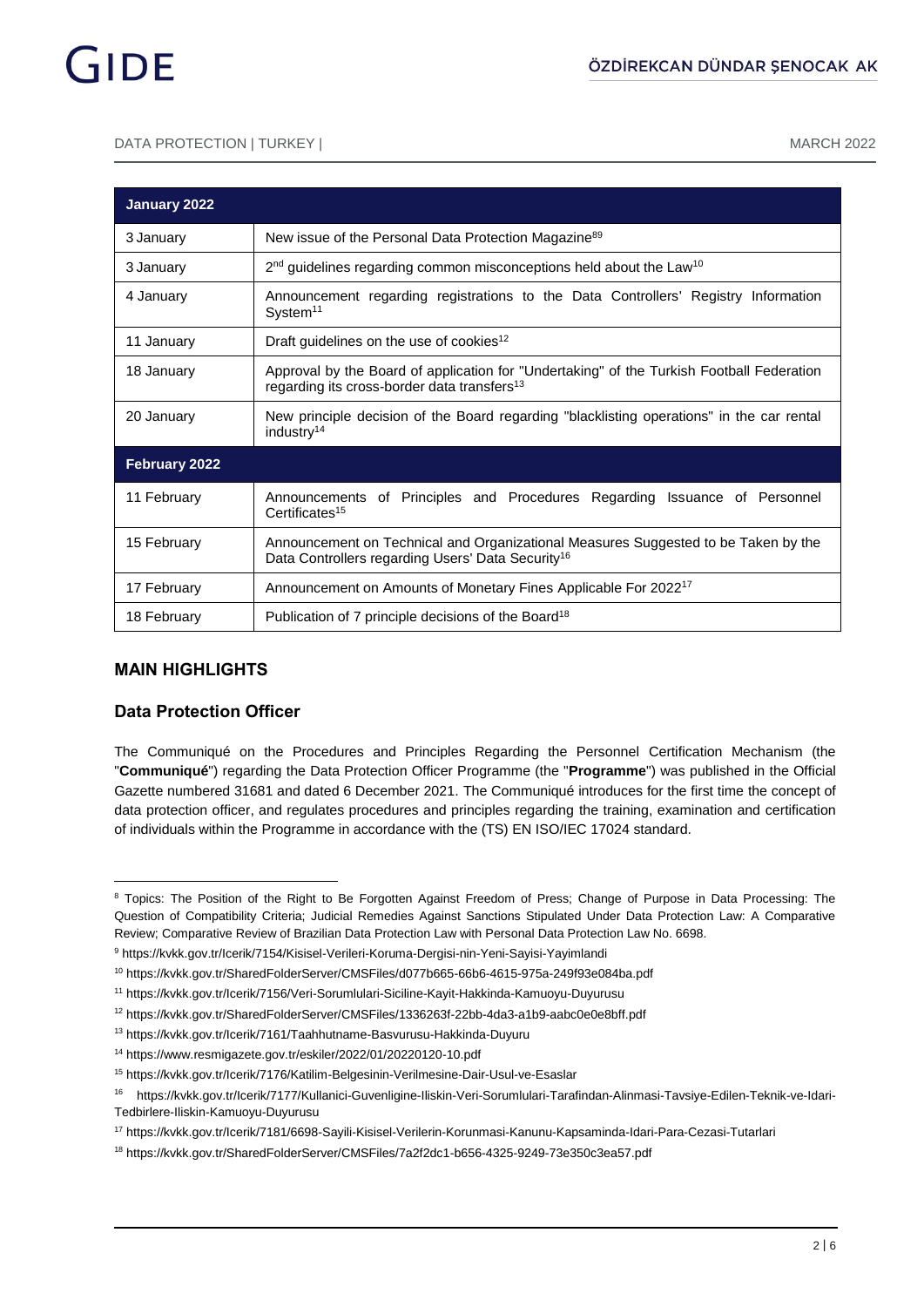#### DATA PROTECTION | TURKEY | MARCH 2022

The Communiqué defines the data protection officer as a "natural person who has successfully passed the exam and is thus entitled to use the title of data protection officer", and who has sufficient knowledge of personal data protection legislation as part of their certification programme. Individuals who meet the training/certification requirements will be entitled to take the exam. The individuals who successfully pass the exam become data protection officers. The data protection officer certification is valid for four years.

The Communiqué states that the appointment of a data protection officer by the data controller and/or data processor shall not prejudice or remove their legal obligations.

Unlike GDPR, the Communiqué does not stipulate the duties or the authority of the data protection officer, neither does it impose an obligation for data controllers to appoint a data protection officer. Accordingly, the Authority has clarified in its announcement dated 10 December 2021 that the data protection officer in Turkish legislation differs from data protection officer under the GDPR.

#### **Personal Data Breaches via Employment Promises**

In its announcement dated 7 December 2021, the Authority stated that there had been an increase in the number of complaints by job applicants, due to requests for sending in pictures of their ID cards and for making payments for job applications available on social media and other online platforms.

The Authority declared that such fraudulent activities on employment promises fell within the scope of the Turkish Criminal Code and shall therefore constitute an offense thereunder. Concerned parties shall resort to the judiciary in order to establish the necessary legal proceedings regarding the issue.

#### **Data Processing During In-Store Shopping**

In its announcement dated 17 December 2021, based on the complaints and notices received, the Authority accounted for use of verification codes via SMS during in-store shopping as an explicit consent for receiving commercial electronic messages. In this respect, the Authority underlined that:

- the purpose of the SMS and the consequences of the code exchange via SMS must be explained by the shop staff to the customer before sending the SMS, and the SMS must provide the necessary access to a privacy notice;
- instead of obtaining consent through a single action, such as sending an SMS verification code, for more than one processing activity, such as personal data processing permission and approval for sending commercial electronic messages during shopping in stores, explicit consent must be obtained separately and with an option for each data processing activity;
- explicit consent shall not be obtained within the privacy notice;
- explicit consent for the sending of commercial electronic messages must be obtained for a specific subject, based on informed and free will.

#### **Announcement Regarding VERBIS Registrations**

In its announcement dated 4 January 2022, the Authority recalled the following regarding registration of the data controllers to the Data Controllers Registry Information System ("**VERBIS**"):

- The sole submission of the VERBIS registration application form via the online system or sending it to the Authority by mail, cargo, courier, registered email or hand delivery shall not suffice to meet the obligation of registration and notification to VERBIS. The required registration steps indeed consist of (i) submission of the VERBIS registration application form to the Authority; (ii) appointment of a "contact person" through VERBIS; (iii)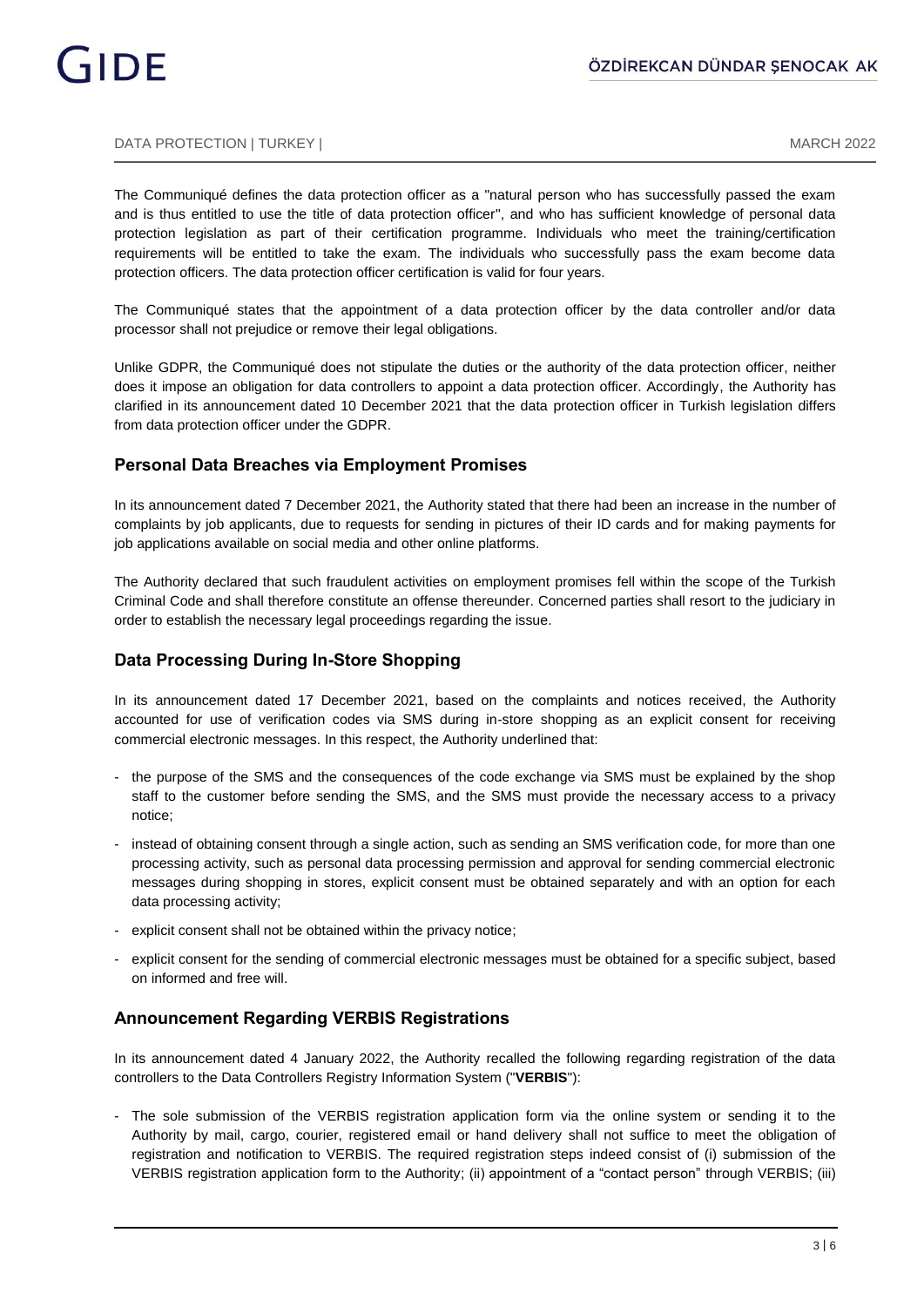logging in of the contact person to VERBIS; (iv) issuance of the notification for the data controller; and (v) approval of the notification through the system.

- Incomplete applications and notifications must be completed as explained above in the shortest possible time. In case registered information in VERBIS changes, it should be notified to the Authority via VERBIS within seven days as of the date such change occurs.

#### **Draft Guidelines on the Use of Cookies**

The Draft Guidelines on the use of cookies published on 11 January 2022 (the "**Draft Guidelines**") make recommendations to website operators processing personal data through cookies in order to provide a better understanding of the use of cookies and to ensure their compliance with the Law.

The scope of the Draft Guidelines covers the cookies used only for processing personal data on online platforms such as websites and online applications, and defines cookies as "*a type of text file placed on the user's device by the website operators and is transferred as part of the HTTP (Hyper Text Transfer Protocol) query*". It categorises cookies mainly under three groups based on (i) timeframe (*i.e.* session cookies, permanent cookies), (ii) purpose (*i.e.* mandatory cookies, functional cookies, performance-analytical cookies, advertising/marketing cookies), and (iii) parties (*i.e.* first party cookies, third party cookies).

The Draft Guidelines point out the relationship between Law No. 5809 on Electronic Communications (the "**ECL**") and the Law. As there is no provision in the Law that expressly regulates cookies, it is considered that in terms of data controller operators, the provisions of the ECL would be applied. Furthermore, it is stated that by taking into consideration the decision dated 27 February 2020 and numbered 2020/173 regarding information company services, the Law would be applicable due to the fact that unlike the EU Directive 2002/58/EC, the ECL does not regulate the processing of personal data through cookies.

Lastly, the Draft Guidelines explain when explicit consent must be obtained for the use of cookies by referring to EU practice. Accordingly, the following questions should be answered: either "are cookies used only for providing communication over an electronic communication network?" or "are cookies strictly necessary for the information company services that are explicitly requested by the subscriber or user?". If the answer is negative, either the explicit consent of the data subject must be obtained, or another legal basis stipulated under the Law must be used.

#### **Common Misconceptions About the Law**

On 3 January 2022, the Authority published its second document aiming to clarify common misconceptions about the law by answering 64 questions. Topics include (i) conditions of data processing, (ii) explicit consent for data processing, (iii) use of opt-in and opt-out options, (iv) biometric data, (v) conditions of cross-border data transfers, (vi) fulfilment of the obligation to inform, and (vii) necessary steps to be taken in the event of a data breach.

#### **Measures Regarding Security of Users' Data**

In its announcement dated 15 February 2022, the Authority suggested to data controllers, especially those carrying out activities in finance, e-commerce, social media and game sectors, that they take some technical and organisational measures to the extent possible to ensure the security of their users' personal data. Some of these measures may include:

- establishing two-factor authentication systems;
- sending login information to the data subjects' contact addresses via email or text message, in cases where users log in to their accounts from different devices;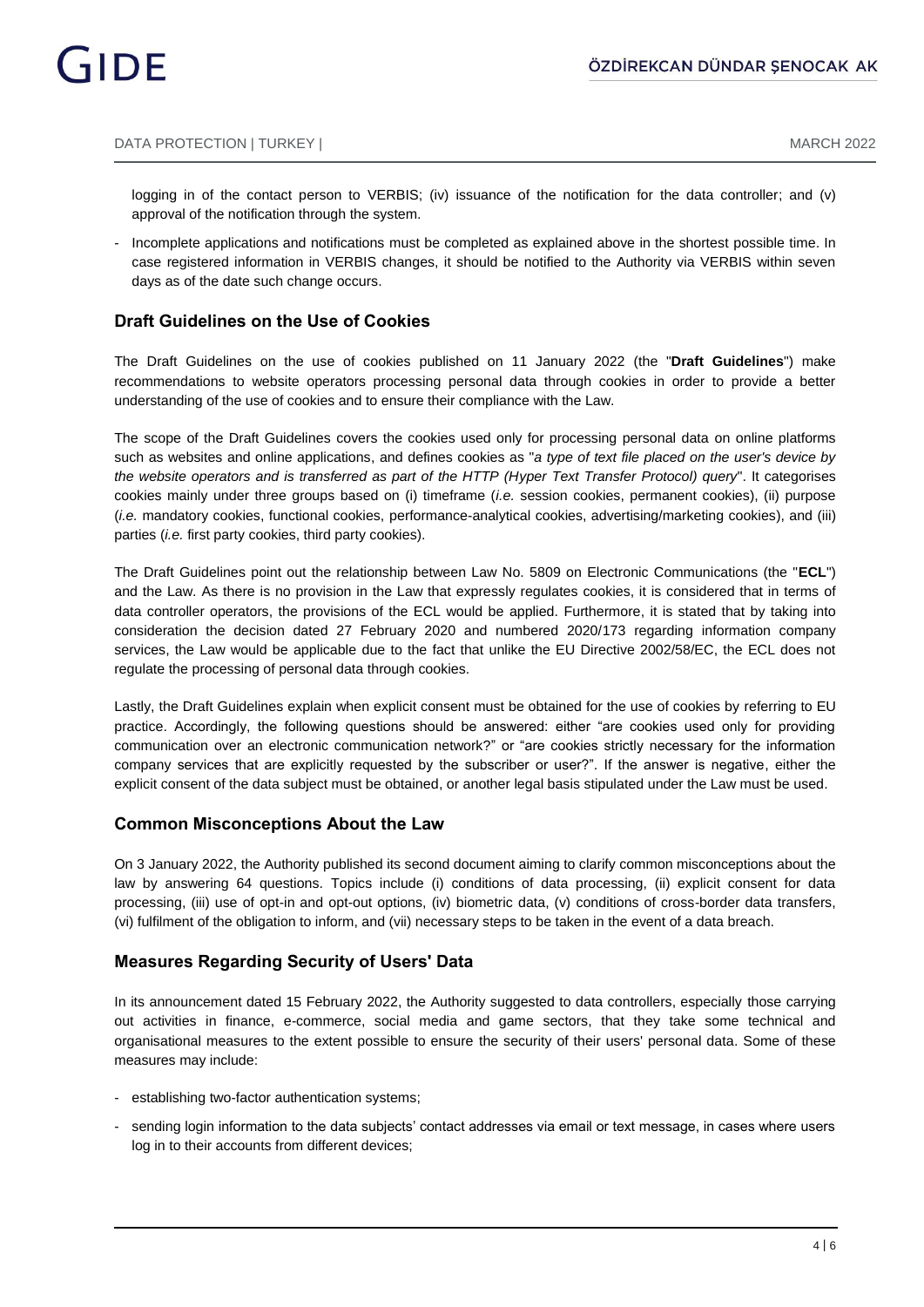#### DATA PROTECTION | TURKEY | MARCH 2022

- using HTTPS (Hypertext Transfer Protocol Secure) or another tool with the same security level, using secure and up-to-date hashing algorithms to protect user passwords against cyber-attacks;
- limiting the number of unsuccessful login attempts from an IP address;
- ensuring that data subjects can view information about at least 5 successful and unsuccessful login attempts;
- reminding data subjects that the same password should not be used on more than one platform;
- creating a password policy and ensuring that passwords are changed periodically, or reminding data subjects to do so, and preventing new passwords from being the same as old passwords (at least the last 3 passwords);
- using technologies such as security codes (CAPTCHA, four operations, etc.) that distinguish between computer and human behaviour during login and limiting IP addresses that may be used for access;
- ensuring that passwords entered into the systems contain at least 10 characters, uppercase and lowercase letters, numbers and special characters;
- updating and controlling systems regularly if third party software or services are being used to log in to the systems.

### **Monetary Fines Applicable in 2022**

| <b>Explanation</b>                                                                      | <b>MONETARY FINES FOR 2022 (TRY)</b> |           |
|-----------------------------------------------------------------------------------------|--------------------------------------|-----------|
| Failure to comply with obligation to inform                                             | 13.391                               | 267,883   |
| Failure to comply with obligations related to data security                             | 40.179                               | 2,678,863 |
| Failure to comply with any decision issued by the Board                                 | 66.965                               | 2,678,863 |
| Failure to comply with obligation to register and obligation<br>to report to the VERBIS | 53,572                               | 2,678,863 |

### **Highlights from Key Decisions of the Board**

- **Blacklisting in the car rental industry:** In its principal decision dated 23 December 2021 and numbered 2021/1304, the Board assessed the privacy violations from blacklisting operations of car rental companies. It concluded that car rental companies having control over data concerned and software companies shall qualify as "joint controllers" for the blacklisting operations conducted in violation of the provisions of the Law. The Board also states in its decision that, although processing of data for the purpose of blacklisting operations could be assessed within "legitimate interest" of the data controller, such interest must only belong to the data controller itself and blacklisting records must remain within the company. Therefore, transfer of such list to third parties would breach fundamental rights and freedoms.
- **Yemeksepeti data breach notification**: In decision numbered 2021/1324 and dated 23 December 2021, the Board decided to impose TRY 1,900,000 administrative fine on Yemeksepeti because of the breach of Article 12 (1) of the Law. The Board ruled that the data controller had not taken the necessary technical and administrative measures to ensure data security, and caused the leak of 21,504,083 user data abroad.
- **Sending commercial electronic messages by dealers and sub-contractors:** In decision numbered 2021/1210 and dated 2 December 2021, the Board decided to instruct the satellite TV provider (Digiturk) to pay due attention and care to comply with the Law in the process of acquiring new customers, even though it is not considered as data controller in the matter at hand. It should also include explicit provisions regarding the identities of the data controller and data processor in its commercial contracts with dealers.